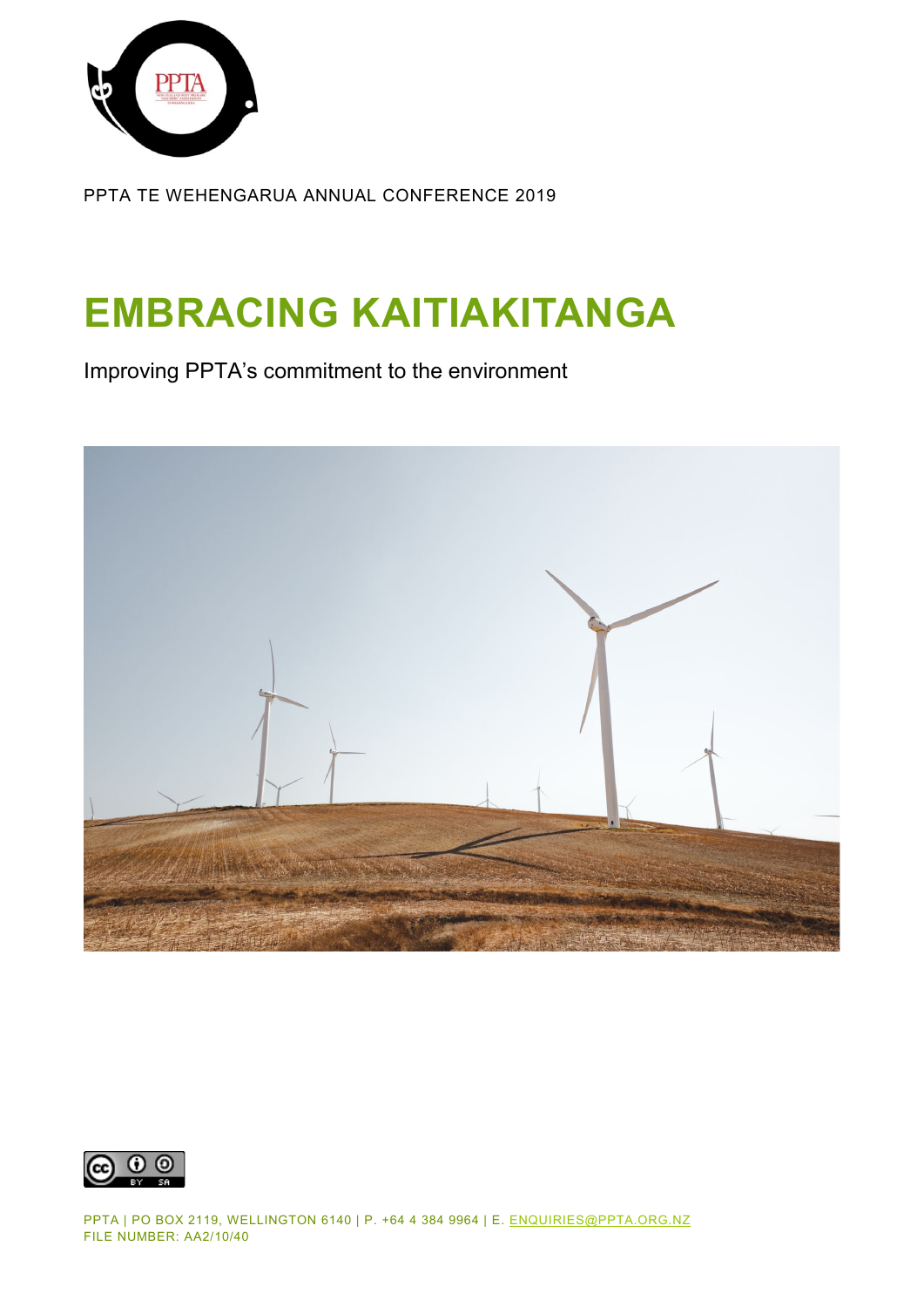This paper provides background on current environmental issues, in particular climate change, and some of the previous actions that the PPTA has taken to be environmentally aware.

## <span id="page-1-0"></span>**RECOMMENDATIONS**

- 1. That the report be received.
- 2. That PPTA purchases carbon offsetting for all flights that are booked by the organisation
- 3. That PPTA sets up a working group to look into further measures that could be taken to reduce the PPTA's environmental impact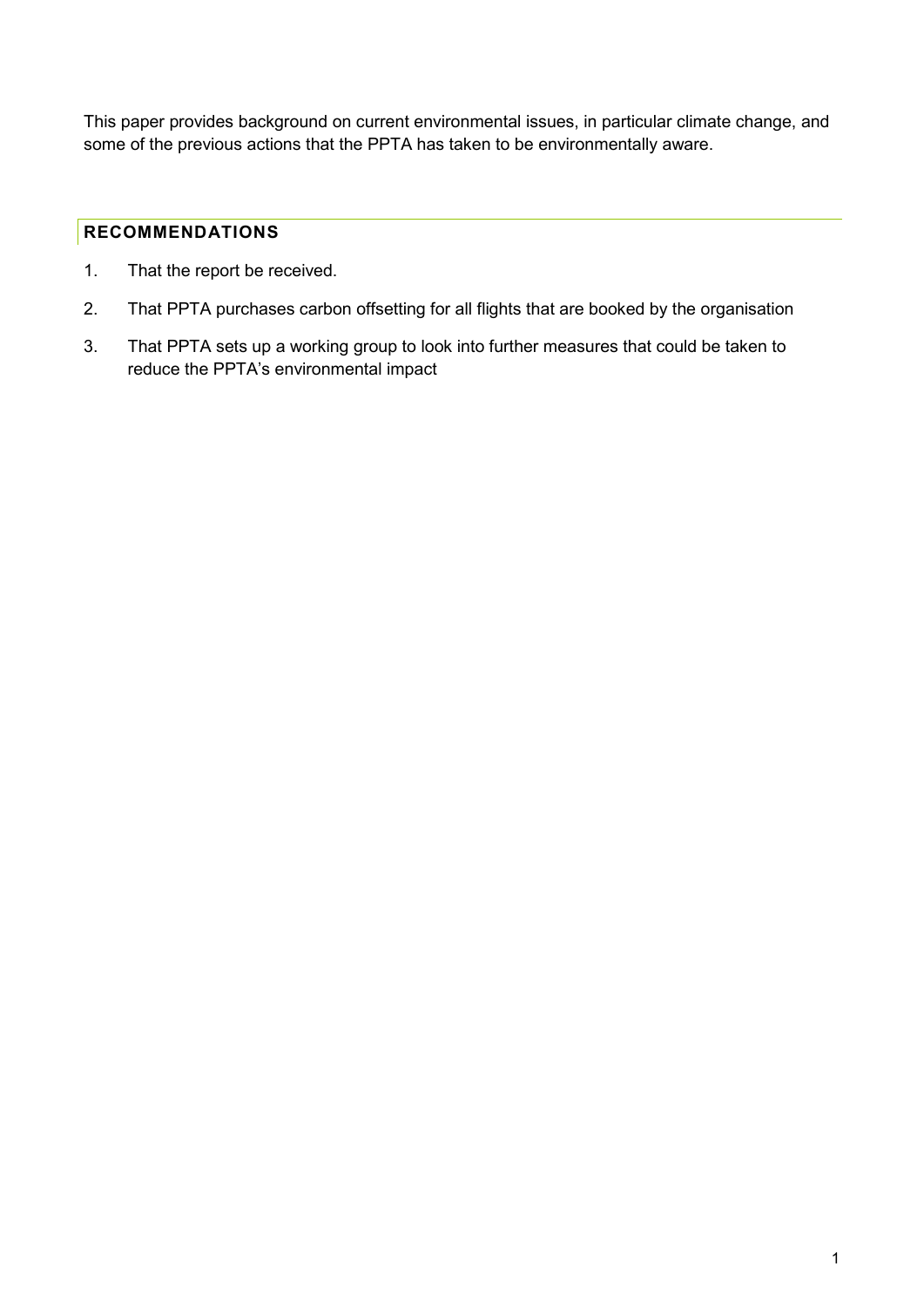# 1. CONTENTS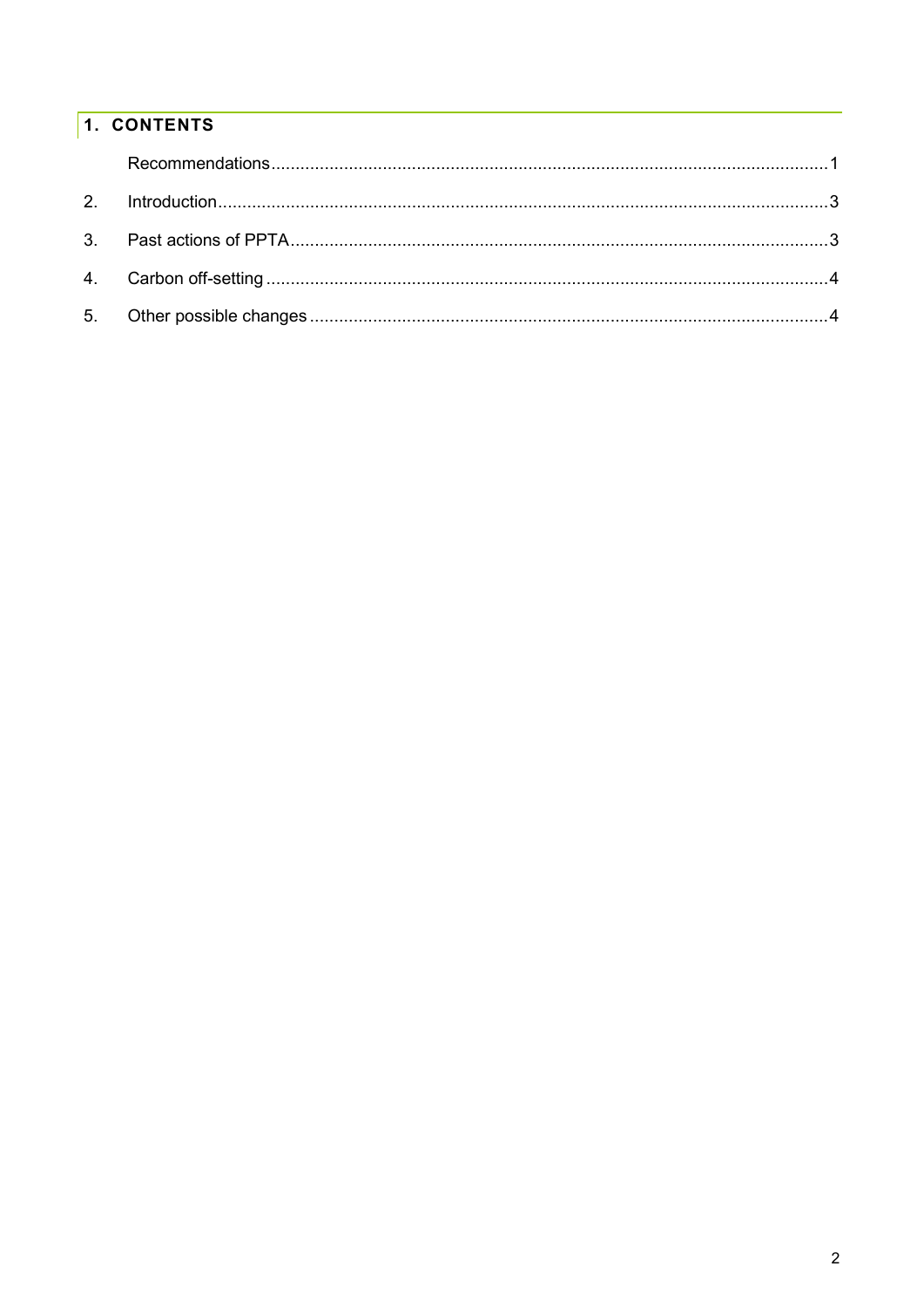#### <span id="page-3-0"></span>**2. INTRODUCTION**

- 2.1. Compared to other western countries, New Zealand has a relatively strong environmental focus but there is still work for us to do as a nation and as a union.
- 2.2. Increasing amounts of greenhouse gases in the atmosphere are causing unprecedented changes to our global climate. A recent report by the United Nations' Intergovernmental Panel on Climate Change (IPCC) predicts that increases to average global temperature of more than 1.5°C will lead to more extreme weather events such as drought, heavy rainfall, and extreme  $t$ emperatures.<sup>[1](#page-3-2)</sup> Governments around the world are looking to reduce greenhouse gas emissions with the goal of staying under 1.5°C warming, such as the proposed "Climate Change Response" (Zero Carbon) Amendment Bill" by the New Zealand Government.<sup>[2](#page-3-3)</sup>
- 2.3. Climate change is an area of concern for many, in particular young people. Tens of thousands of students across New Zealand took part in the Student Climate Strikes in March and May this year, and another strike is planned for shortly before Annual Conference on September 20th.<sup>[3](#page-3-4)</sup>
- 2.4. At the New and Establishing Teachers Conference earlier this year, attendees heard from Sophie Handford – one of the activists leading the strikes – who spoke about the importance of the movement, and of the effect it is having on youth activism. The PPTA also set up a fund of \$2500 to support student involvement in climate change activism.
- 2.5. Whilst climate change is the most serious environmental issue facing our world currently, it's not the only area where our country and our union have negative environmental impacts. Other environmental issues currently being discussed publicly include waste minimisation (in particular in relation to single use plastics), deforestation, and clean waterways.

# <span id="page-3-1"></span>**3. PAST ACTIONS OF PPTA**

-

- 3.1. Over recent years, PPTA has already taken many actions to become more environmentally conscious. Conferences have been becoming less paper-intensive since 2014, with more conference material being provided on flash drives rather than paper.
- 3.2. Likewise, the gifts given in conference packs have had a focus on high-quality items that teachers are likely to reuse for a significant time, and name tags and pouches are re-used between conferences.
- 3.3. One of the most recent changes adopted by PPTA involves executive papers. Previously, paper copies of agenda items were couriered to executive members before each meeting. As of this year, these are now being sent out by email, reducing unnecessary transportation costs.
- 3.4. PPTA also has a policy of leasing fuel efficient vehicles, creating savings on fuel costs whilst benefitting the environment.

<span id="page-3-2"></span><sup>&</sup>lt;sup>1</sup> IPCC Special Report on Global Warming of 1.5°C,<https://www.ipcc.ch/sr15/chapter/summary-for-policy-makers/>

<span id="page-3-3"></span><sup>2</sup> [https://www.parliament.nz/en/pb/bills-and-laws/bills-proposed-laws/document/BILL\\_87861/climate-change-response](https://www.parliament.nz/en/pb/bills-and-laws/bills-proposed-laws/document/BILL_87861/climate-change-response-zero-carbon-amendment-bill)[zero-carbon-amendment-bill](https://www.parliament.nz/en/pb/bills-and-laws/bills-proposed-laws/document/BILL_87861/climate-change-response-zero-carbon-amendment-bill)

<span id="page-3-4"></span><sup>3</sup> [https://www.stuff.co.nz/environment/climate-news/113897805/school-climate-strike-students-call-on-adults-to-join-third](https://www.stuff.co.nz/environment/climate-news/113897805/school-climate-strike-students-call-on-adults-to-join-third-wave-of-action)[wave-of-action](https://www.stuff.co.nz/environment/climate-news/113897805/school-climate-strike-students-call-on-adults-to-join-third-wave-of-action)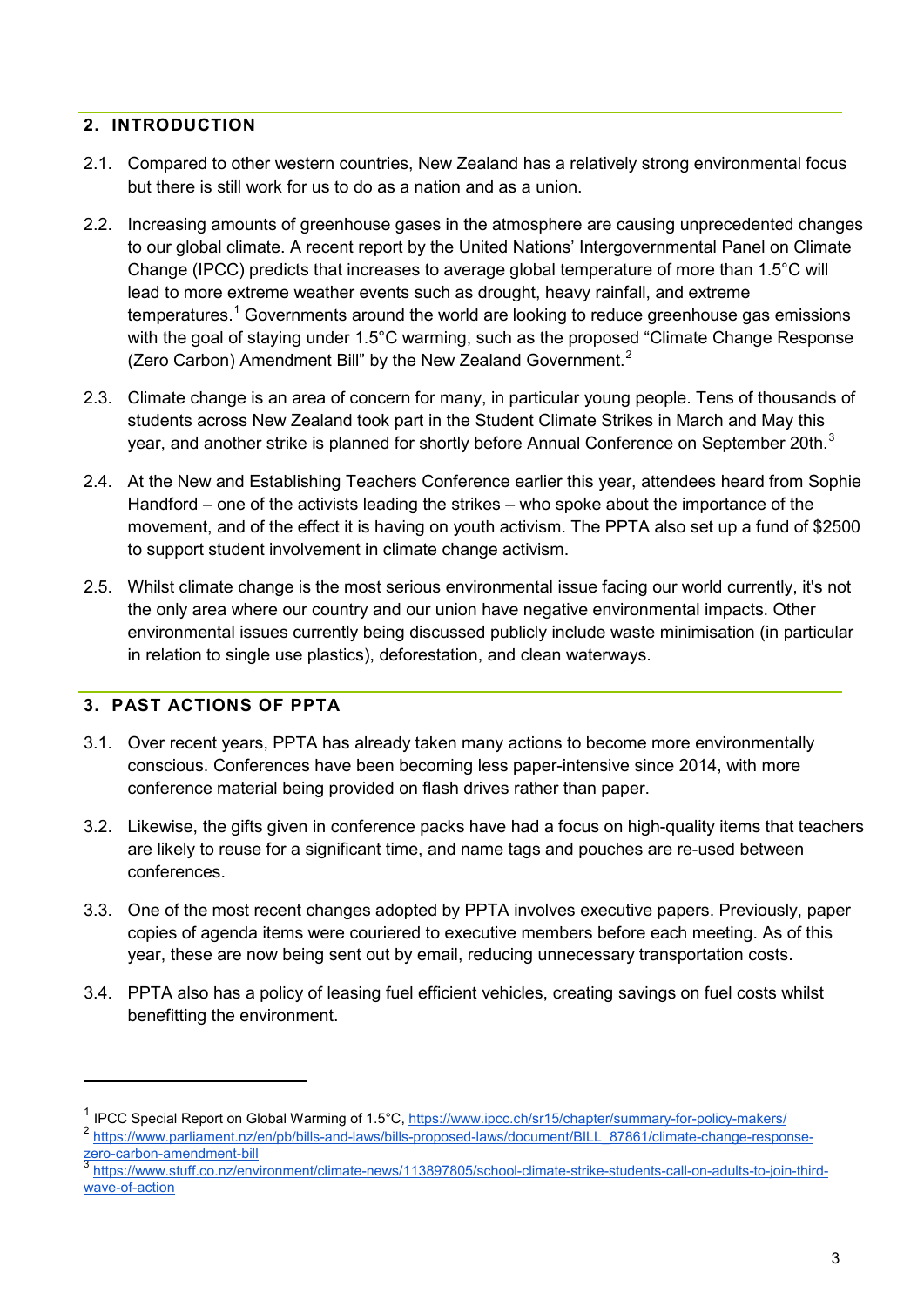## <span id="page-4-0"></span>**4. CARBON OFF-SETTING**

- 4.1. Globally, aviation is estimated to account for 3% of total carbon dioxide (CO2) emissions. One of PPTA's biggest environmental impacts is through air travel. In 2017, a total of \$484,697 was spent on airfares for 1,091,588 kilometres of travel, and in 2018 we spent \$546,671 on 1,187,242 kilometres of travel. This is an inevitable consequence of being a union that values grassroots activism and democracy in a widely spread out nation. However, this does not mean that there are not things that we can do to reduce that impact.
- 4.2. One method for reducing the impact is, of course, to travel less. This is difficult to do without impacting the ability of members to interact with parts of the union other than their local areas. Possibilities may exist however to ensure that conferences and events are held in locations that minimise travel, or to hold more meetings by electronic means.
- 4.3. Another method for reducing the impact is through carbon offsetting. Carbon offsetting is a concept where consumers can pay for 'carbon credits', which represent funding for projects that reduce greenhouse gases in the atmosphere (such as the establishment of new forests or investment in energy-efficient upgrades). By purchasing an amount of carbon credits that equals the amount of carbon they emit, consumers can offset their greenhouse gas emissions from particular activities.
- 4.4. Air New Zealand offers carbon credits with [Permanent Forests NZ](http://www.permanentforests.com/) domestically and [ClimateCare](https://climatecare.org/) internationally, which the PPTA could use. Table one compares return flights to Wellington from Invercargill, Auckland, and Christchurch, and the cost to offset their emissions through Air New Zealand's website.

| <b>Return trip from</b> | <b>Distance</b><br>travelled | CO <sub>2</sub><br><b>Emissions</b> | <b>Offset cost</b><br>per person | Cost per km |
|-------------------------|------------------------------|-------------------------------------|----------------------------------|-------------|
| Invercargill-Wellington | 1536 km                      | 217 <sub>kg</sub>                   | \$4.92                           | \$0.0032/km |
| Auckland-Wellington     | 960 km                       | 129.4kg                             | \$2.76                           | \$0.0029/km |
| Christchurch-Wellington | 608 km                       | 82.0kg                              | \$1.74                           | \$0.0029/km |

Table one: Comparison of offset costs

4.5. If we use the average of \$0.0030/km, we can calculate that for PPTA flights in 2018, the cost of offsetting would be in the ballpark of \$3500.

#### <span id="page-4-1"></span>**5. OTHER POSSIBLE CHANGES**

5.1. As well as carbon offsetting, there are other possible changes that the PPTA could make to continue its environmental awareness – for example, in areas such as waste minimisation. These changes will likely be more operational in nature, so the most appropriate way to identify and address them would be to set up a working group with a mixture of PPTA leadership and union activists to tackle them rather than developing them individually on the conference floor.